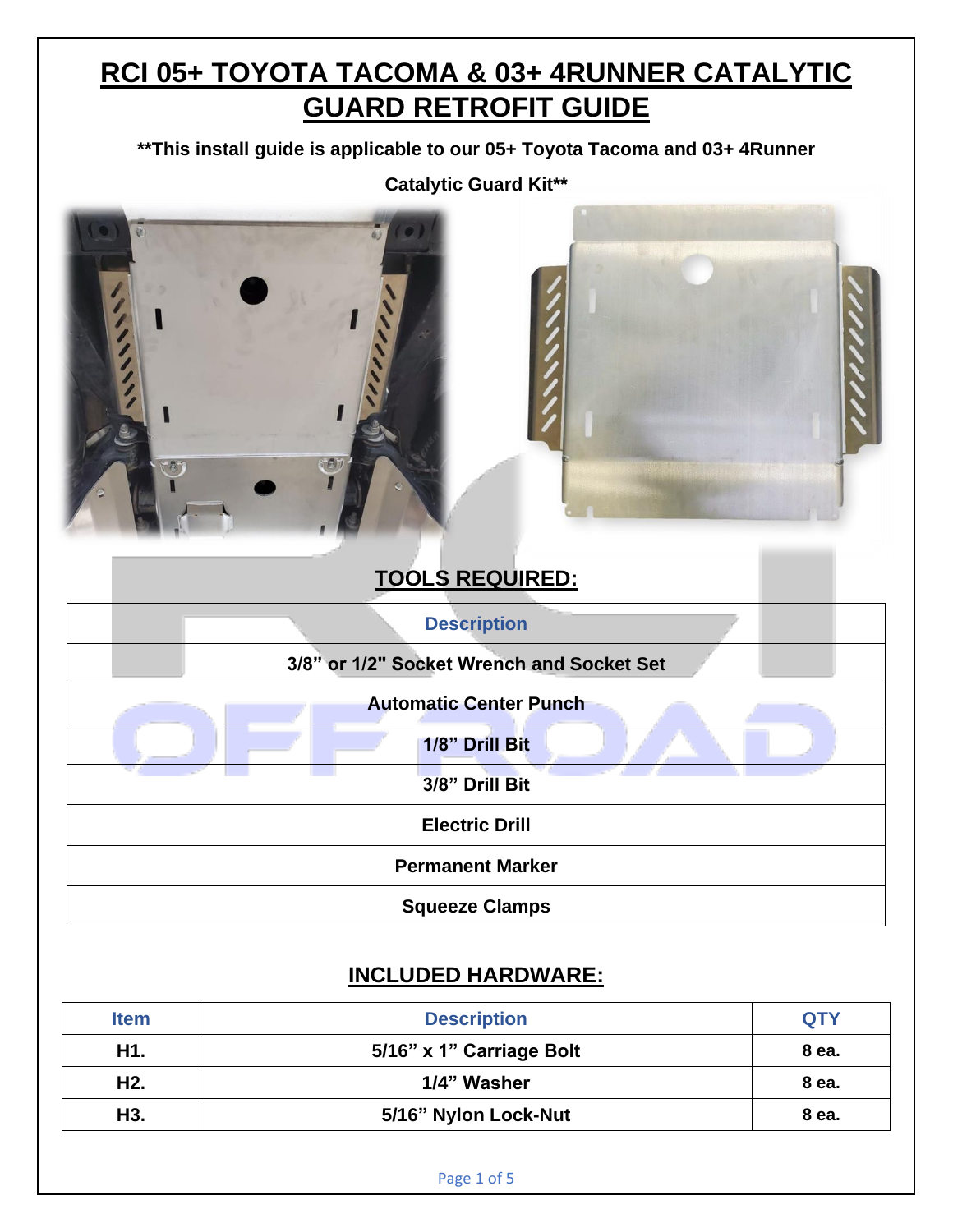#### **INCLUDED COMPONENTS:**

| <b>Item</b> | <b>Description</b>              | <b>OTY</b> |
|-------------|---------------------------------|------------|
| C1.         | <b>Driver Side CAT Guard</b>    | 1 еа.      |
| C2.         | <b>Passenger Side CAT Guard</b> | 1 еа.      |

## **INSTALLATION STEPS:**

- **1) Begin by unpacking and removing all components and hardware. Please verify that all hardware, components, and mounting components are present. Please reference your original order invoice and verify all items are accounted for.** 
	- **a. PLEASE NOTE: An RCI Toyota Transmission Skid Plate is required for use with this kit, but one is NOT supplied. This guide is relevant to both the 05+ Tacoma and the 03+ 4Runner.**
	- **b. PLEASE NOTE: With the V8 Transmission on the 03-09 4Runner, separate measurements are encouraged for proper CAT Guard placement. Due to the elongated design of the transmission skid plate, we recommend mounting the skid to the vehicle and taking measurements for optimal CAT Guard placement.**
- **2) If an RCI Toyota Transmission Skid Plate is currently installed on the vehicle, it will need to be removed prior to beginning the retrofit. The CAT Guards are designed to be theft proof and prohibit mounting or removal while the Transmission skid plate is fully installed.**
- **3) With the transmission skid plate removed from the vehicle, align the Driver Side CAT Guard(C1) with the outside of the flange present on the driver side of the transmission skid plate and clamp it in place. There is a notch on each of the CAT Guards designed to accommodate the alignment lugs for the front suspension. That notch will need to face towards the front of the skid plate. (Figure 1)**
- **4) Please adjust the alignment of the CAT Guard based on the photos below in Figure1, Figure 2, and Figure 3, according to your vehicle.**



 **FIGURE 1(4RUNNER)**



Page 2 of 5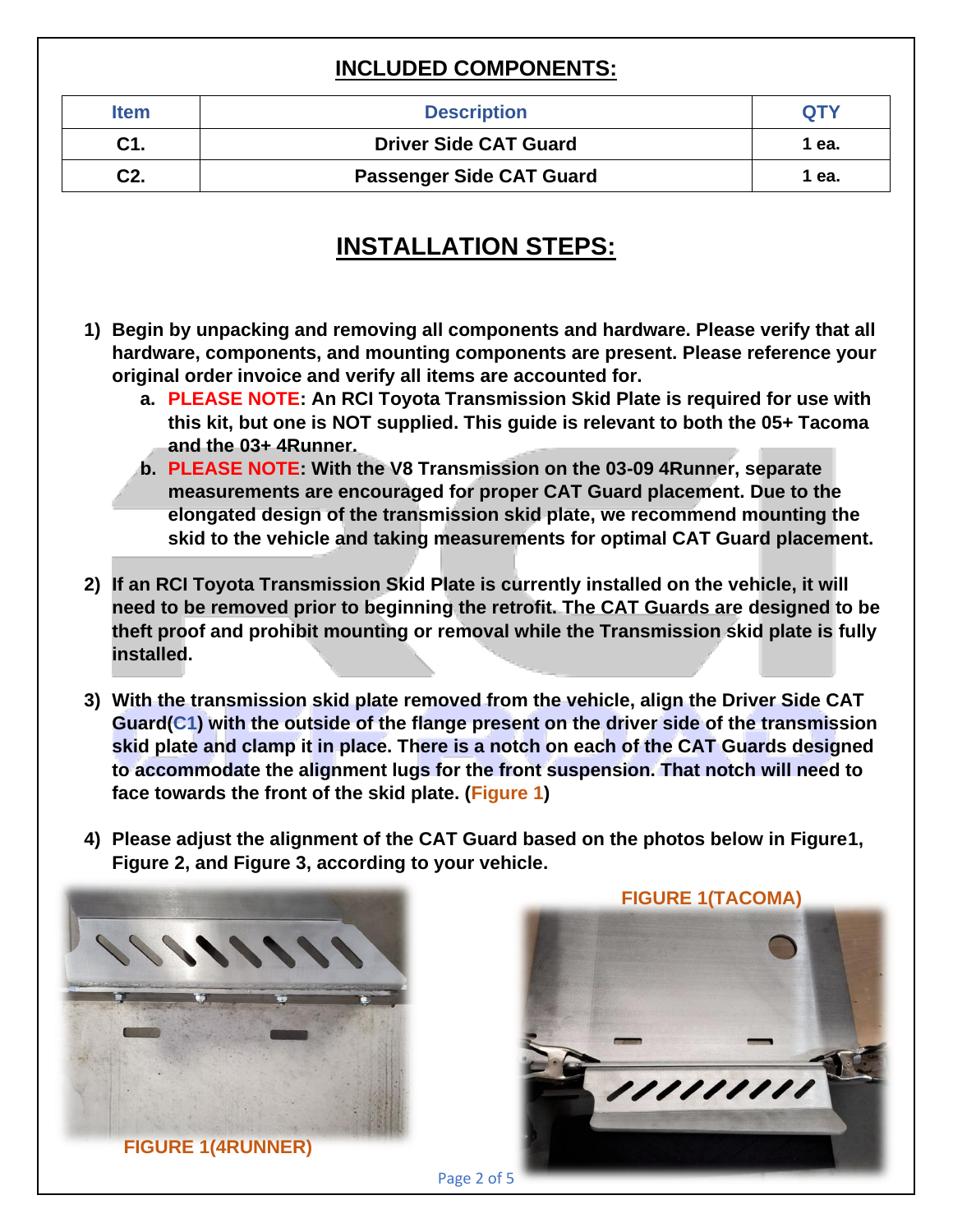#### **FIGURE 2 (TACOMA & 4RUNNER)**





### **FIGURE 3 (TACOMA & 4RUNNER) REAR OF SKID FLANGE**

**5) With the CAT Guard properly aligned, mark the center point of each square cutout by using a permanent marker. (Figure 4)**



 **FIGURE 4 (TACOMA & 4RUNNER)**

- **6) With all the center points marked, remove the CAT Guard and clamps from the transmission skid plate.**
- **7) Using an automatic center punch, impact the permanent marker points at all four locations.**
- **8) Using the 1/8" drill bit and an electric drill, use the impact marks to drill a pilot hole. Repeat this for all four locations.**
- **9) Once pilot holes are drilled. Swap to the 3/8" drill bit and drill out all four locations with a pilot hole. (Figure 5)**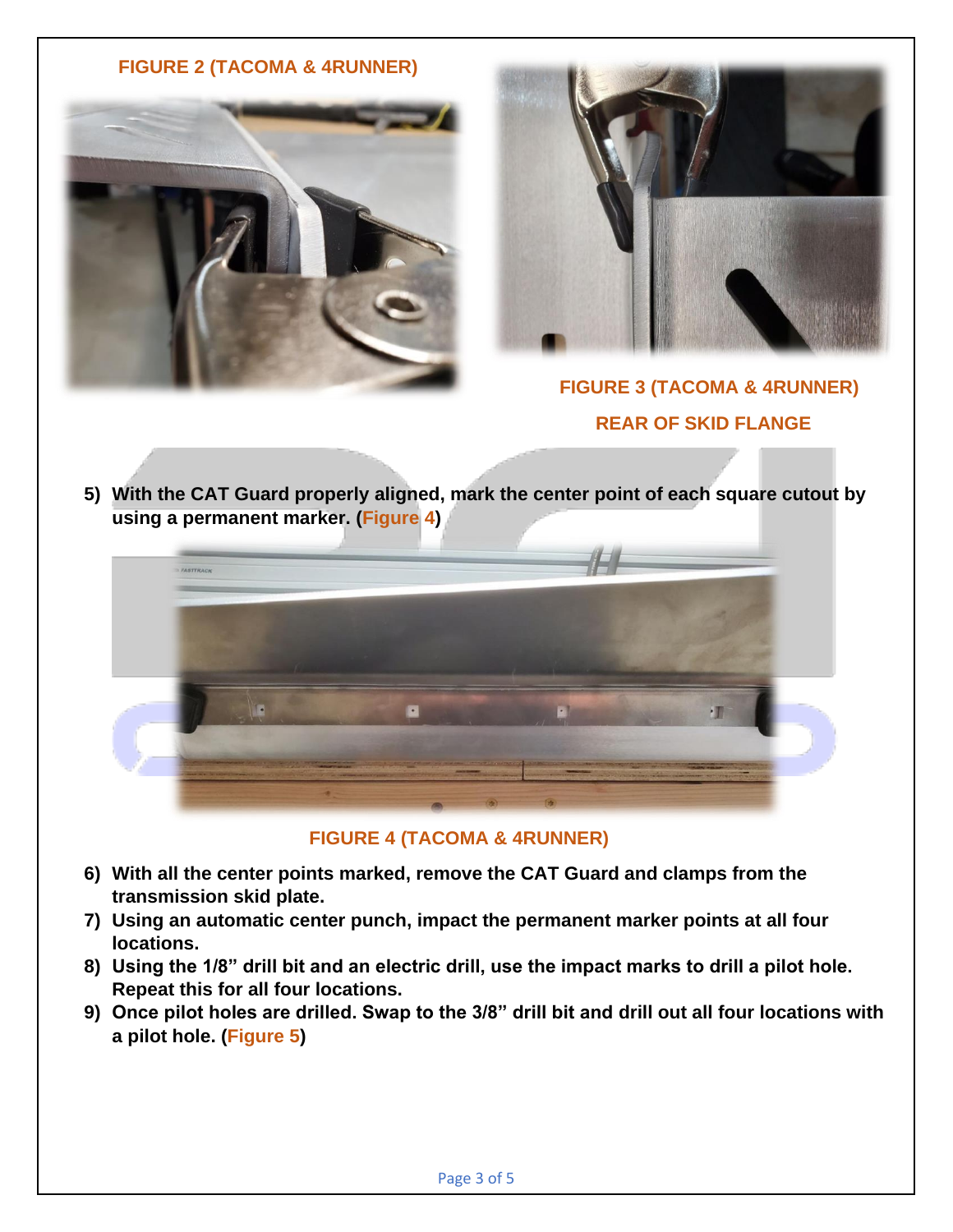

 **FIGURE 5 (TACOMA & 4RUNNER)**

- **10)Using your new mounting points, re-align the CAT Guard with the transmission skid plate and install one 5/8" Carriage bolt(H1) per mounting location. The threads for each carriage bolt should be facing towards the center of the plate. Attach a 1/4" Washer(H2) and 5/8" Nylon Lock-Nut(H3) to each carriage bolt and tighten to hand tool tight. (Figure 6)**
- **11)Repeat steps 3-10 for the Passenger Side CAT Guard.**
- **12)Enjoy your new RCI Toyota Catalytic Guard kit!**



 **FIGURE 6 (TACOMA & 4RUNNER)**